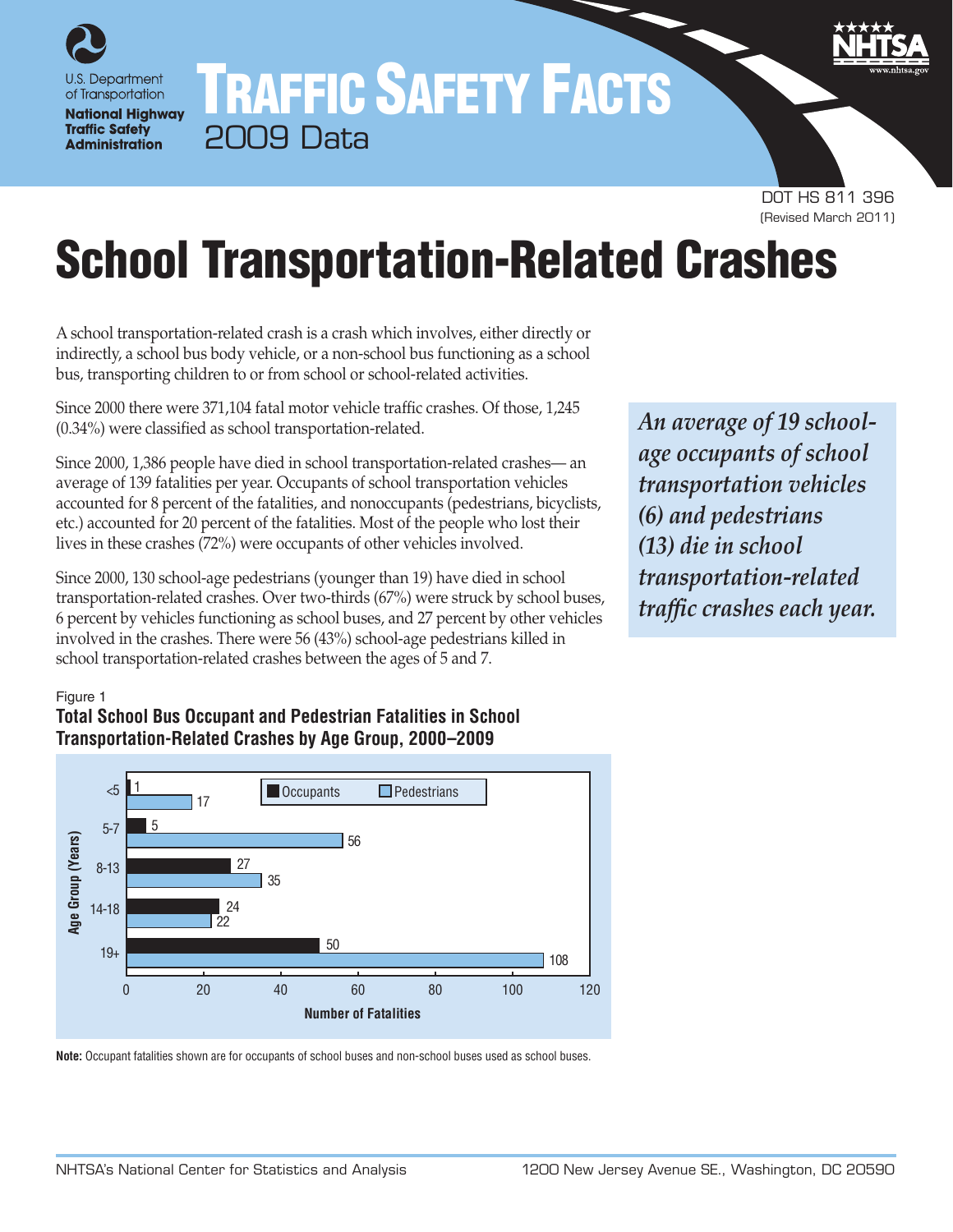On average, 10 school-age pedestrians are killed by school transportation vehicles (school buses and non-school bus vehicles used as school buses) each year, and 4 are killed by other vehicles involved in school bus-related crashes.

More school-age pedestrians have been killed between the hours of 3 p.m. and 4 p.m. than any other time of day.

| OCHOOI-AQB (AQB <19) FALAINIBS IN OCHOOI TRANSPORTATION-REIALBO CRASNES BY THINE OF DAY, ZUUU–ZUU9 |                                                              |                                              |                    |                      |                               |              |  |  |  |
|----------------------------------------------------------------------------------------------------|--------------------------------------------------------------|----------------------------------------------|--------------------|----------------------|-------------------------------|--------------|--|--|--|
| <b>Time of Day</b>                                                                                 | <b>Occupants of School</b><br><b>Transportation Vehicles</b> | <b>Occupants of</b><br><b>Other Vehicles</b> | <b>Pedestrians</b> | <b>Pedalcyclists</b> | Other*<br><b>Nonoccupants</b> | <b>Total</b> |  |  |  |
| Midnight-6:59 a.m.                                                                                 |                                                              | 13                                           |                    |                      |                               | 28           |  |  |  |
| $7:00 - 7:59$ a.m.                                                                                 |                                                              | 54                                           | 30                 |                      |                               | 95           |  |  |  |
| $8:00 - 8:59$ a.m.                                                                                 |                                                              | 20                                           | 12                 |                      |                               | 37           |  |  |  |
| $9:00 - 9:59$ a.m.                                                                                 |                                                              |                                              | <sup>0</sup>       |                      |                               |              |  |  |  |
| 10:00-10:59 a.m.                                                                                   | 3                                                            |                                              |                    |                      |                               |              |  |  |  |
| 11:00-11:59 a.m.                                                                                   |                                                              |                                              | 3                  |                      | 0                             |              |  |  |  |
| Noon-12:59 p.m.                                                                                    |                                                              |                                              |                    |                      |                               | 6            |  |  |  |
| $1:00-1:59$ p.m.                                                                                   |                                                              |                                              | 6                  |                      |                               | 9            |  |  |  |
| $2:00 - 2:59$ p.m.                                                                                 | 11                                                           | 13                                           | 17                 |                      |                               | 45           |  |  |  |
| $3:00-3:59$ p.m.                                                                                   | 18                                                           | 52                                           | 35                 | 2                    |                               | 108          |  |  |  |
| $4:00-4:59$ p.m.                                                                                   | 3                                                            | 15                                           | 10 <sup>1</sup>    |                      |                               | 29           |  |  |  |
| $5:00-11:59$ p.m.                                                                                  | Δ                                                            | 12                                           | 5                  |                      |                               | 22           |  |  |  |
| <b>Total</b>                                                                                       | 57                                                           | 193                                          | 130                | 13                   |                               | 394          |  |  |  |

#### **School-Age (Age <19) Fatalities in School Transportation-Related Crashes by Time of Day, 2000–2009**

\*Includes persons on personal conveyances such as skateboards, scooters, wheelchairs, etc.

*From 2000 to 2009, 56 (43%) school-age pedestrians killed in school transportationrelated crashes were between 5 and 7 years old.*

Between 2000 and 2009, 85 crashes occurred in which at least one occupant of a school transportation vehicle died. More than half of those crashes (56%) involved at least one other vehicle. In the 37 single-vehicle crashes, 43 occupants—16 drivers and 27 passengers—were killed. In the 48 multiple-vehicle crashes, 26 drivers and 38 passengers died. In the 37 single-vehicle crashes, the first harmful events were as follows: striking a fixed object (22 crashes), a person falling from the vehicle (5 crashes), the vehicle overturning (5 crashes), the vehicle colliding with a train (1 crash), other non-collision (1 crash), and collision with a non-fixed object (1 crash).

#### Table 2

**Total School Bus Occupant Fatalities (All Ages) in School Transportation-Related Crashes by Initial Impact Point on School Transportation Vehicle, 2000–2009**

| <b>Principal Impact</b>                         |                | <b>Type of Crash</b>  | <b>Total</b>   |                         |                |                   |  |
|-------------------------------------------------|----------------|-----------------------|----------------|-------------------------|----------------|-------------------|--|
| <b>Point on School</b><br><b>Transportation</b> |                | <b>Single-Vehicle</b> |                | <b>Multiple-Vehicle</b> |                |                   |  |
| <b>Vehicle</b>                                  | <b>Crashes</b> | <b>Fatalities</b>     | <b>Crashes</b> | <b>Fatalities</b>       | <b>Crashes</b> | <b>Fatalities</b> |  |
| Front                                           | 16             | 20                    | 27             | 34                      | 43             | 54                |  |
| <b>Right Side</b>                               |                | 9                     | 6              | 8                       | 13             | 17                |  |
| Left Side                                       | 2              | $\overline{2}$        | 9              | 12                      | 11             | 14                |  |
| Rear                                            | $\overline{2}$ | $\overline{2}$        | 4              | 5                       | 6              |                   |  |
| Top                                             | 0              | 0                     |                | 4                       |                | 4                 |  |
| Undercarriage                                   | 0              | $\mathbf{0}$          | 0              | 0                       | N              | 0                 |  |
| Non-Collision                                   | 9              | 9                     | 0              | O                       | 9              | 9                 |  |
| Other/Unknown                                   |                |                       |                |                         | $\overline{2}$ | 2                 |  |
| <b>Total</b>                                    | 37             | 43                    | 48             | 64                      | 85             | 107               |  |

Table 1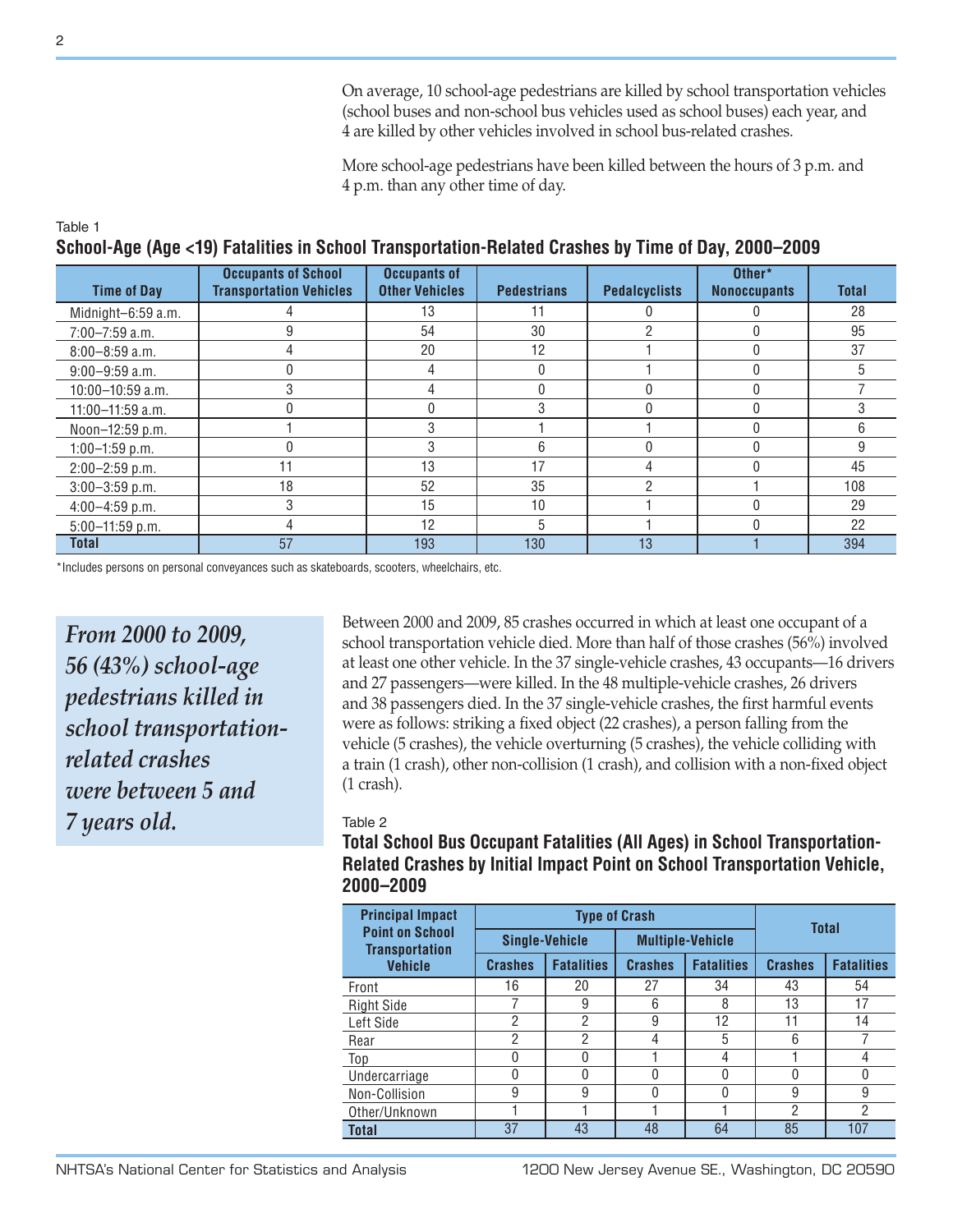#### Table 3 **School Transportation-Related Crashes Involving Occupant Fatalities (All Ages), 2000–2009**

|              | <b>School Bus Body Type</b>    |                   |                                  |                   | <b>Vehicle Used as School Bus</b> |                   |                                  |                   | <b>Total</b>                   |                   |                                  |                   |
|--------------|--------------------------------|-------------------|----------------------------------|-------------------|-----------------------------------|-------------------|----------------------------------|-------------------|--------------------------------|-------------------|----------------------------------|-------------------|
|              | <b>Single-Vehicle</b><br>Crash |                   | <b>Multiple-Vehicle</b><br>Crash |                   | <b>Single-Vehicle</b><br>Crash    |                   | <b>Multiple-Vehicle</b><br>Crash |                   | <b>Single-Vehicle</b><br>Crash |                   | <b>Multiple-Vehicle</b><br>Crash |                   |
| Year         | <b>Crashes</b>                 | <b>Fatalities</b> | <b>Crashes</b>                   | <b>Fatalities</b> | <b>Crashes</b>                    | <b>Fatalities</b> | <b>Crashes</b>                   | <b>Fatalities</b> | <b>Crashes</b>                 | <b>Fatalities</b> | <b>Crashes</b>                   | <b>Fatalities</b> |
| 2000         |                                | 9                 | 6                                | 7                 | 2                                 | 2                 | $\overline{2}$                   | 3                 | 9                              | 11                | 8                                | 10                |
| 2001         | 5                              | 9                 | 6                                | 8                 |                                   |                   | 0                                | $\mathbf{0}$      | 6                              | 10                | 6                                | 8                 |
| 2002         |                                |                   |                                  |                   |                                   |                   | 0                                | 0                 | 2                              | $\overline{2}$    | ٠                                |                   |
| 2003         | 5                              | 5                 | $\overline{2}$                   | 2                 | 3                                 | 3                 |                                  |                   | 8                              | 8                 | 3                                | 3                 |
| 2004         | $\overline{2}$                 | $\overline{2}$    | 5                                | 5                 | 0                                 | $\Omega$          | 0                                | $\Omega$          | 2                              | $\overline{2}$    | 5                                | 5                 |
| 2005         | 3                              | 3                 | 4                                | 5                 | 0                                 | $\Omega$          | $\overline{2}$                   | $\overline{2}$    | 3                              | 3                 | 6                                | 7                 |
| 2006         | $\mathbf{0}$                   | $\mathbf{0}$      | 3                                | 6                 | 0                                 | 0                 | 2                                | $\overline{2}$    | 0                              | $\Omega$          | 5                                | 8                 |
| 2007         | $\overline{2}$                 | $\overline{2}$    |                                  |                   | 0                                 | 0                 |                                  | 2                 | 2                              | $\overline{2}$    | $\overline{2}$                   | 3                 |
| 2008         | 3                              | 3                 | 6                                | 9                 |                                   |                   | 3                                | 6                 | 4                              | 4                 | 9                                | 15                |
| 2009         |                                |                   | 2                                | 2                 | 0                                 | 0                 |                                  | $\overline{2}$    |                                |                   | 3                                | 4                 |
| <b>Total</b> | 29                             | 35                | 36                               | 46                | 8                                 | 8                 | 12                               | 18                | 37                             | 43                | 48                               | 64                |

**Note:** Does not include occupants of other vehicles in school-transportation-related crashes

From 2000 to 2009, nearly three-fourths (73%) of the school-age pedestrians fatally injured in crashes were struck by a school bus or a vehicle functioning as a school bus, while 27 percent were struck by a vehicle of another body type. One-third (34%) of school-age pedestrians fatally injured in school transportation-related crashes were struck by a school bus or a vehicle functioning as a school bus that was going straight.

#### Table 4

## **School-Age (Age <19) Pedestrians Killed in School Transportation-Related Crashes by Vehicle Maneuver, 2000–2009**

| <b>Vehicle Maneuver</b>                                                       | <b>School Bus</b><br><b>Body Type</b> | <b>Vehicle</b><br><b>Used as</b><br><b>School Bus</b> | <b>Other Body</b><br>Type | <b>Total</b> |
|-------------------------------------------------------------------------------|---------------------------------------|-------------------------------------------------------|---------------------------|--------------|
| Going Straight                                                                | 41                                    | 3                                                     | 21                        | 65           |
| Slowing or Stopping in<br><b>Traffic Lane</b>                                 |                                       | 0                                                     | 0                         |              |
| Starting in Traffic Lane                                                      | 21                                    | $\mathfrak{p}$                                        | 0                         | 23           |
| Passing or Overtaking Another<br>Vehicle                                      | 0                                     | 0                                                     | 8                         | 8            |
| Leaving a Parked Position                                                     | 5                                     | 0                                                     | 0                         | 5            |
| Maneuvering to Avoid<br>an Animal, Pedestrian,<br>Object, Other Vehicle, etc. | U                                     | 0                                                     | 2                         | 2            |
| <b>Turning Right</b>                                                          | 6                                     | U                                                     | U                         | 6            |
| <b>Turning Left</b>                                                           | 12                                    |                                                       | $\Omega$                  | 13           |
| Backing Up (Other Than<br>for Parking)                                        | $\Omega$                              |                                                       | U                         |              |
| Negotiating a Curve                                                           | 0                                     |                                                       | 3                         | 4            |
| <b>Entering Parked Position</b>                                               |                                       | 0                                                     | 0                         |              |
| <b>Changing Lanes</b>                                                         | $\Omega$                              | N                                                     |                           |              |
| <b>Total</b>                                                                  | 87                                    | 8                                                     | 35                        | 130          |

*Impacts to the front of the school transportation vehicle occurred in 51 percent of fatal school transportation-related crashes.*